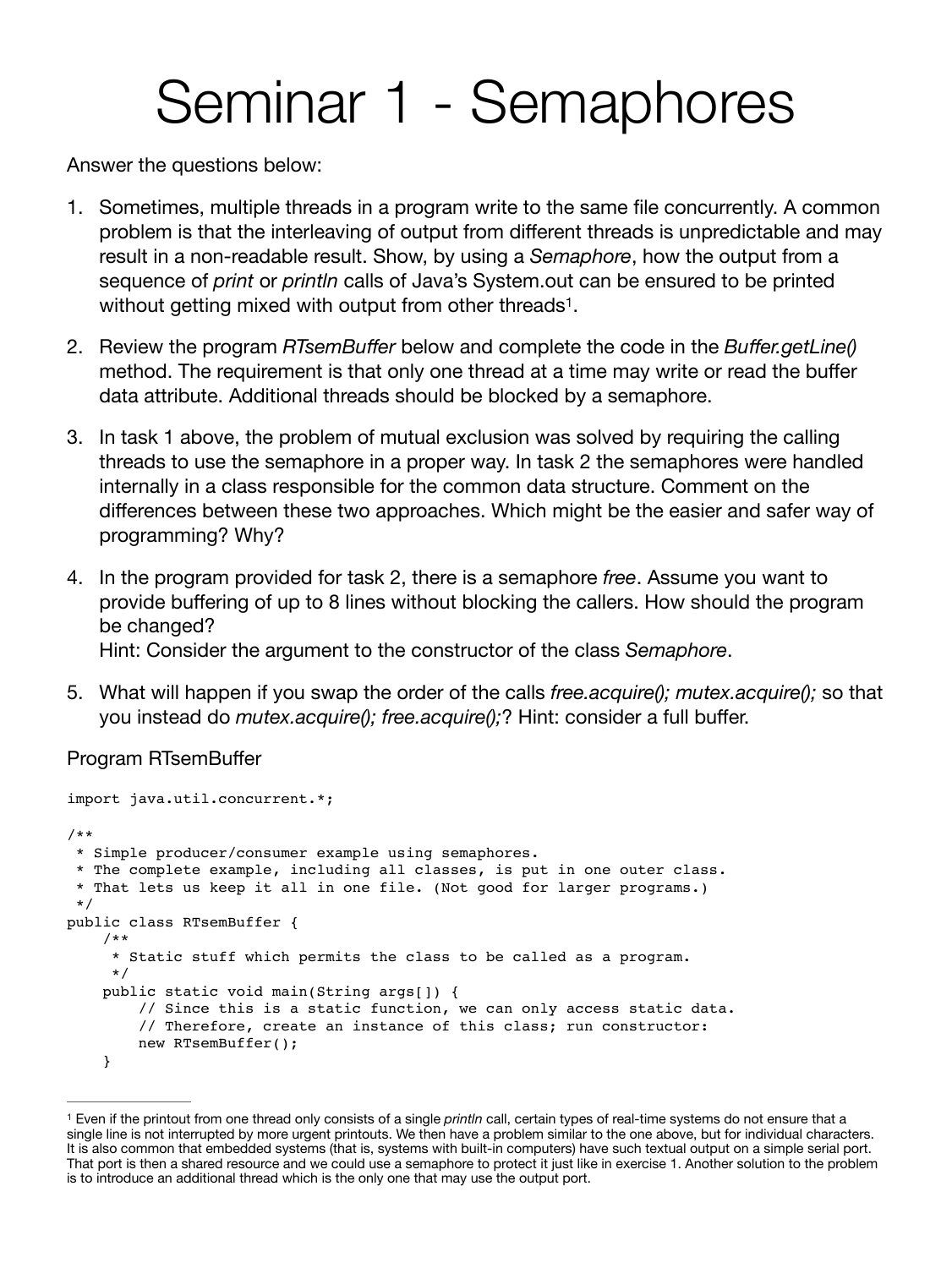```
 /**
      * Constructor which in this example acts as the main program.
      */
     public RTsemBuffer () {
        Buffer buff = new Buffer();
        Producer p = new Product(buff);Consumer c = new Consumer(buff); c.start();
         p.start();
         System.out.println("\n\n"+"RTsemBuffer: Threads are running ...");
         try {
             p.join(); 
             // Give consumer 10s to complete its work, then stop it. 
             Thread.sleep(10000);
             c.interrupt(); // Tell consumer to stop.
             c.join(); // Wait until really stopped. 
         }
         catch (InterruptedException e) {/* Continue termination...*/};
         System.out.println("\n"+"RTsemBuffer: Execution completed!"); 
     }
} // RTsemBuffer
/**
 * The producer.
 */
class Producer extends Thread {
    Buffer theBuffer;
     Producer(Buffer b) {
        super(); // Construct the actual thread object.
        theBuffer = b;
     }
     public void run() {
         String producedData = "";
         try {
             while (true) {
                 if (producedData.length()>75) break;
                 producedData = new String("Hi! "+producedData);
                sleep(1000); // It takes a second to obtain data.
                 theBuffer.putLine(producedData);
 }
         } catch (Exception e) { // Just let thread terminate (i.e. return from run). }
      } // run 
} // Producer 
/**
  * The consumer.
 */ 
class Consumer extends Thread {
     Buffer theBuffer;
     Consumer(Buffer b) {
         super();
        theBuffer = b;
     } 
     public void run() {
         try {
            sleep(10000); // 10s until work starts.
             while (true) {
                 System.out.println(theBuffer.getLine());
 }
         } catch (Exception e) {/* Let thread terminate. */};
     } // run
} // Consumer
```